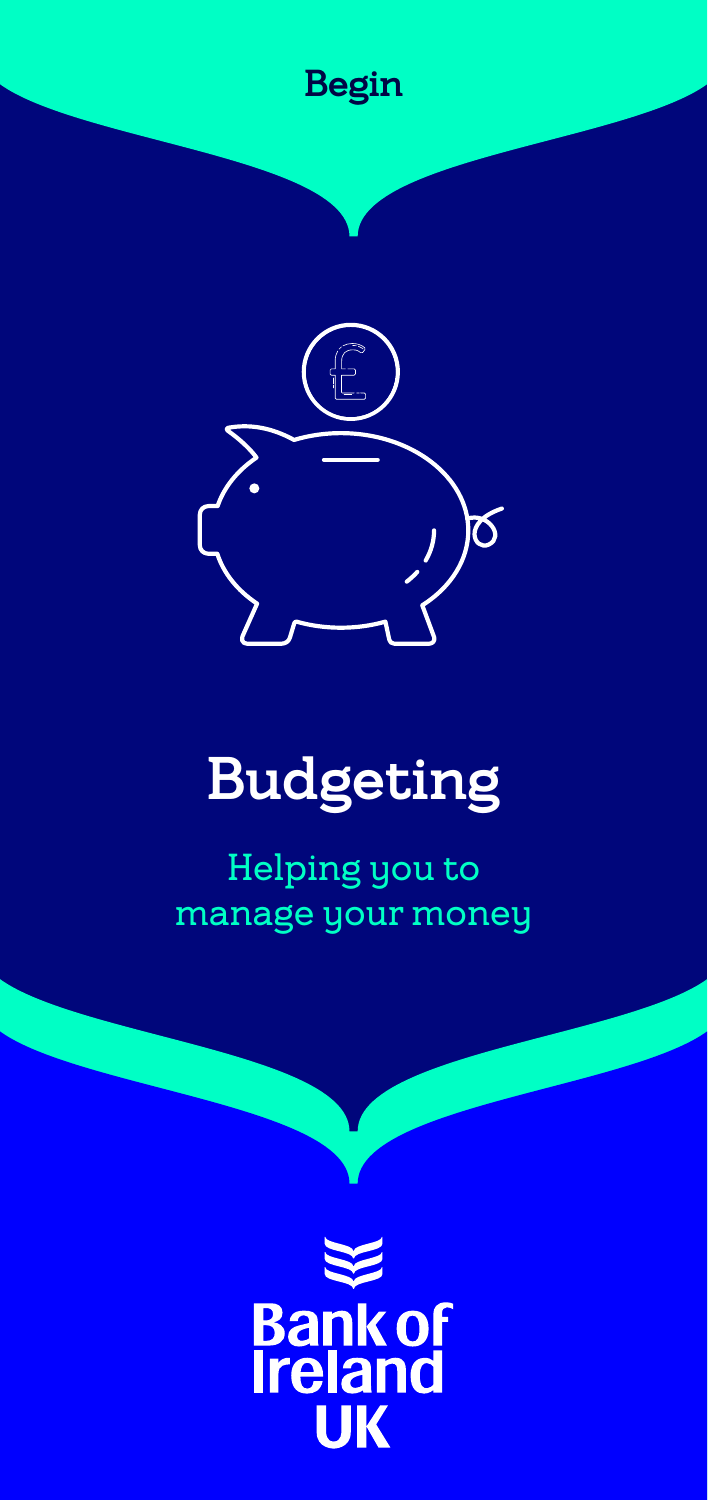# **Contents**

| <b>Section 1:</b>           | <b>Managing your money</b><br>Budgeting made easy                                                         |    |
|-----------------------------|-----------------------------------------------------------------------------------------------------------|----|
| <b>Section 2:</b>           | <b>Borrowing sensibly</b><br>Managing your credit cards<br>Managing your overdraft<br>Managing your loans | 6  |
| <b>Section 3:</b>           | Debts and how to deal with them<br>Getting out of debt                                                    | 9  |
| <b>Section 4:</b>           | <b>Planning for your future</b><br>Saving for a rainy day<br>Our door is always open                      | 11 |
| <b>Useful organisations</b> |                                                                                                           |    |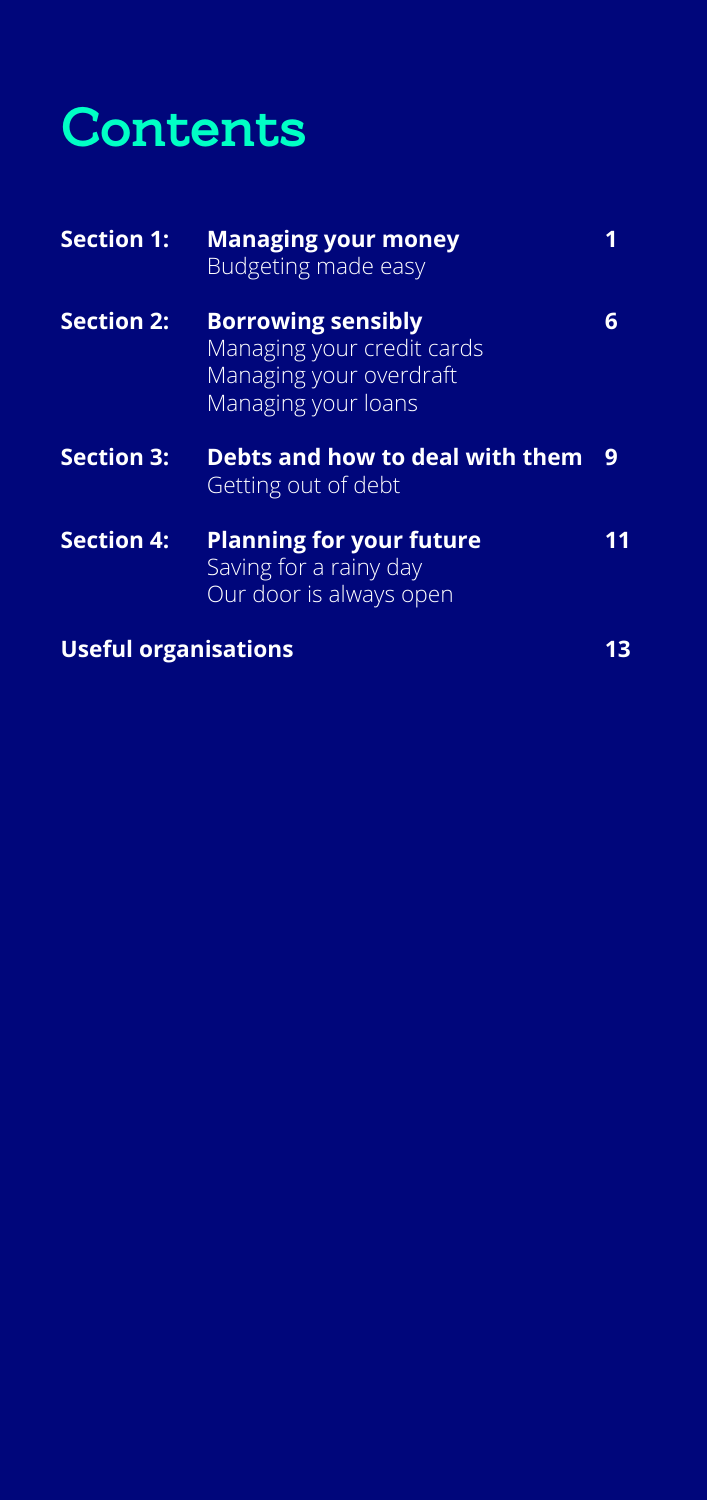# Managing your money

# Section 1:

#### **Managing your money**

Bank of Ireland UK is focused on helping you take full control of your finances. No matter where you are in life or what your financial situation is, we're ready and eager to talk to you.

Our door is always open for anyone who wants to talk about their finances. Whether you want some general guidance or you need a solution to one specific issue, we can help you in person, online or with some tips in this handy brochure.

This brochure will give you a general outline of the ways in which we can help and tips on how you can help yourself. If you have any further questions, you can drop into or call your local branch or log in to our website **bankofirelanduk.com**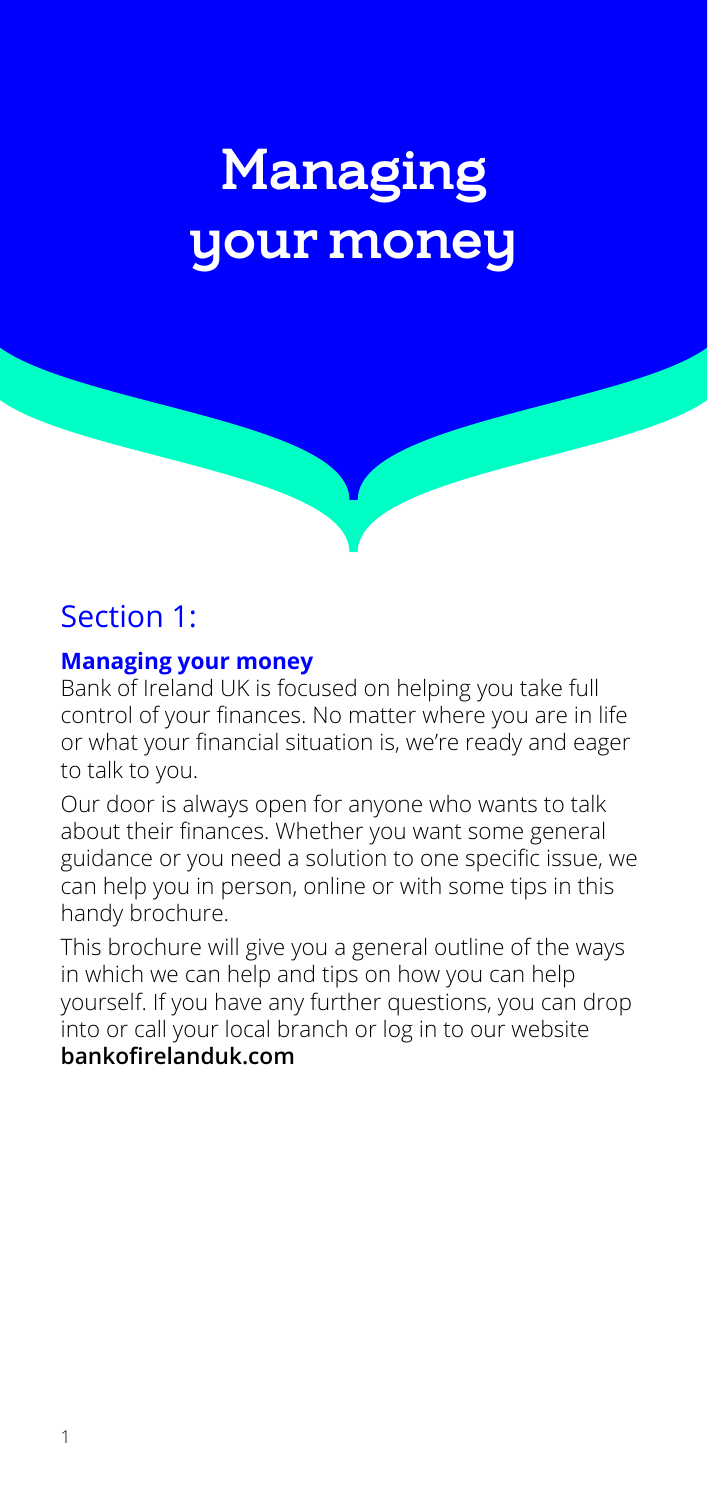### **Budgeting made easy**

Budget. It's a small word, but it has the power to terrify some people. Working out your budget involves seeing how much you earn and spend, and on what. It's a simple matter of discovering where your money is going each month and how much you should have left over at the end.

A budget can help you to see if you can afford something you want, or it could highlight areas where you could make a saving, or it could simply confirm what you knew all along – that you're on top of your finances. Whichever category you think you're in, sitting down and putting your income and outgoings down on paper can be a big help. Ignoring your finances won't solve any problems and once you've finished, you could be pleasantly surprised.

Working out your budget doesn't have to be a daunting task. All you have to do is add up all your income and subtract your bills and other outgoings. It's best to work out your budget monthly, even if you are paid weekly, as that is often how most regular bills need to be paid. To make it simple, the next few pages contain our quick budget planner. Simply fill in your details and you'll be able to see exactly how your finances lie.

# **Before you start**

Here's a couple of tips to help you along the way. Having your online account open or statement in front of you, as well as your household bills to hand, can save time, as you won't have to stop halfway through to search out amounts and charges.

#### **1. Income**

Your income is usually your salary from your job and that of your partner or spouse, but it could also include extras such as child benefit.

#### **2. Outgoings**

Your spending will fall into several different categories, from household bills to day-to-day expenses. Just be sure to include everything.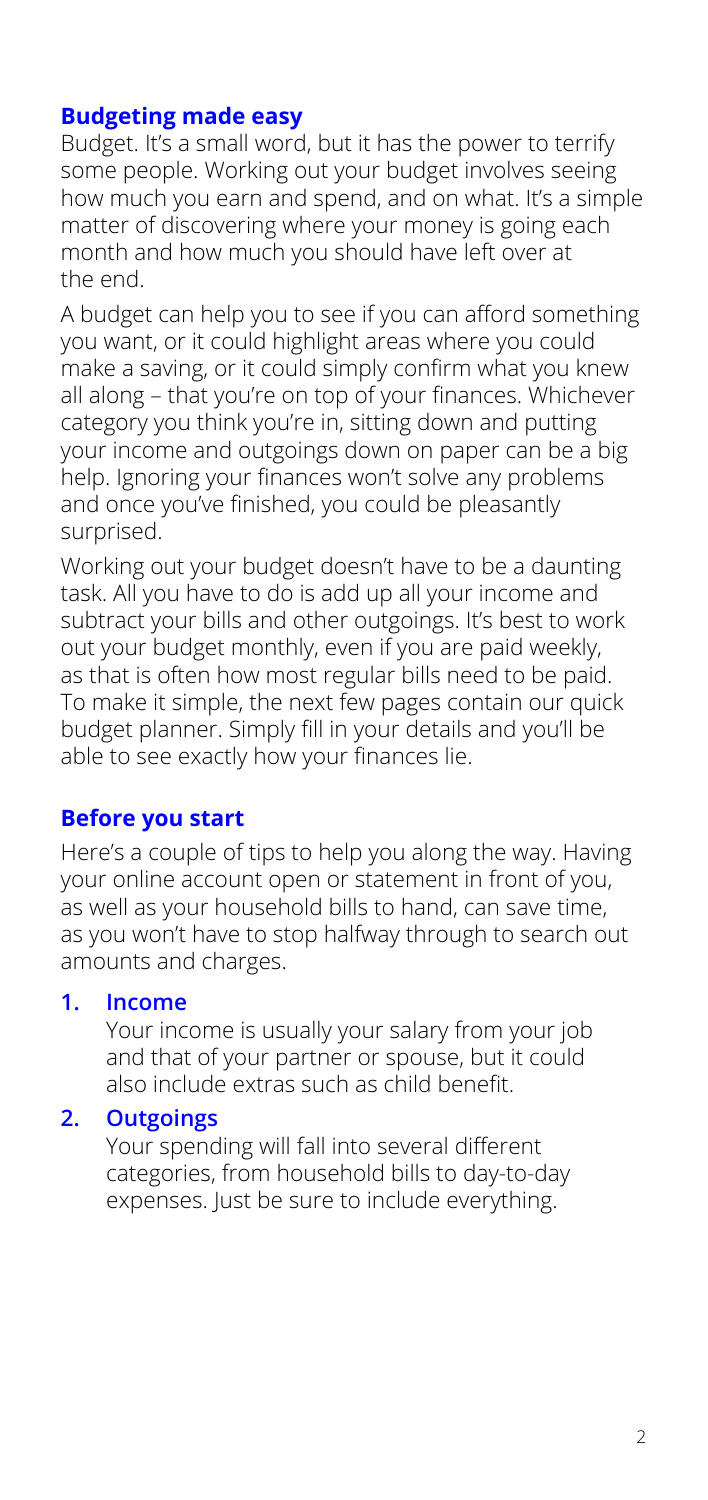# Monthly budget planner

# **Income (after tax)**

Salary Spouse/partner's income Child benefit Other income  $Total Income$   $f$ 



### **Outgoings Household**

Mortgage/rent Home insurance Mortgage protection Utility bills (gas, oil, electricity, etc.) Telephone landline/mobile Food/groceries/household Clothing Rates

# **Family**

Crèche facilities/babysitting School/college expenses Health/Life insurance Pets

# **Debt payments**

Credit cards Personal loan Other loans/financing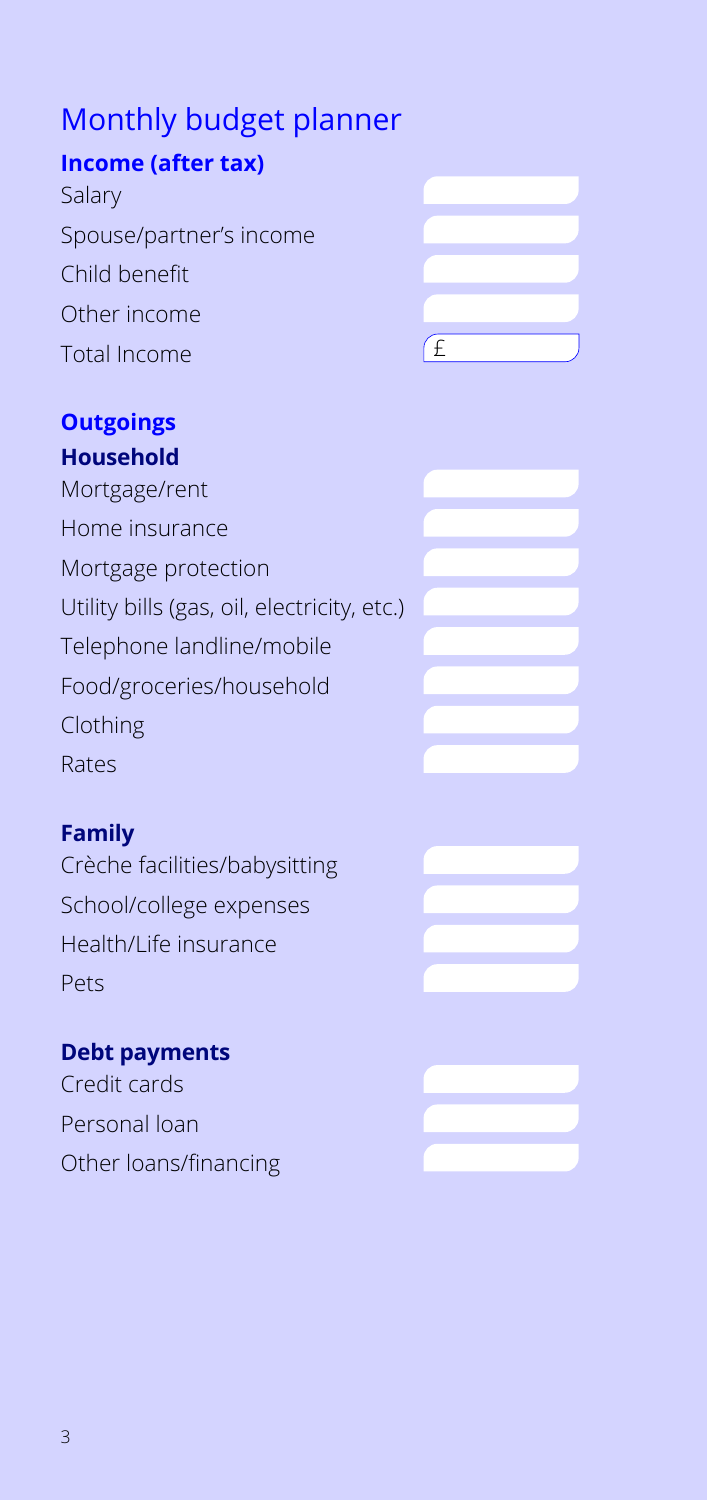## **Transport**

Car/vehicle loan Vehicle maintenance Petrol/diesel Parking Car/vehicle insurance/tax Public transport

#### **Leisure**

Entertainment/recreation Gym/sports membership Hobbies Weekends away/holidays Dining out/drinks

## **Savings**

Regular savings Investments/equities Pensions

# **Other outgoings**

Total outgoings £

Total income Total outgoings £

Surplus/shortage (Total income - Total outgoings)

| E      |  |  |
|--------|--|--|
|        |  |  |
|        |  |  |
| E<br>E |  |  |
|        |  |  |
|        |  |  |
|        |  |  |
| f f    |  |  |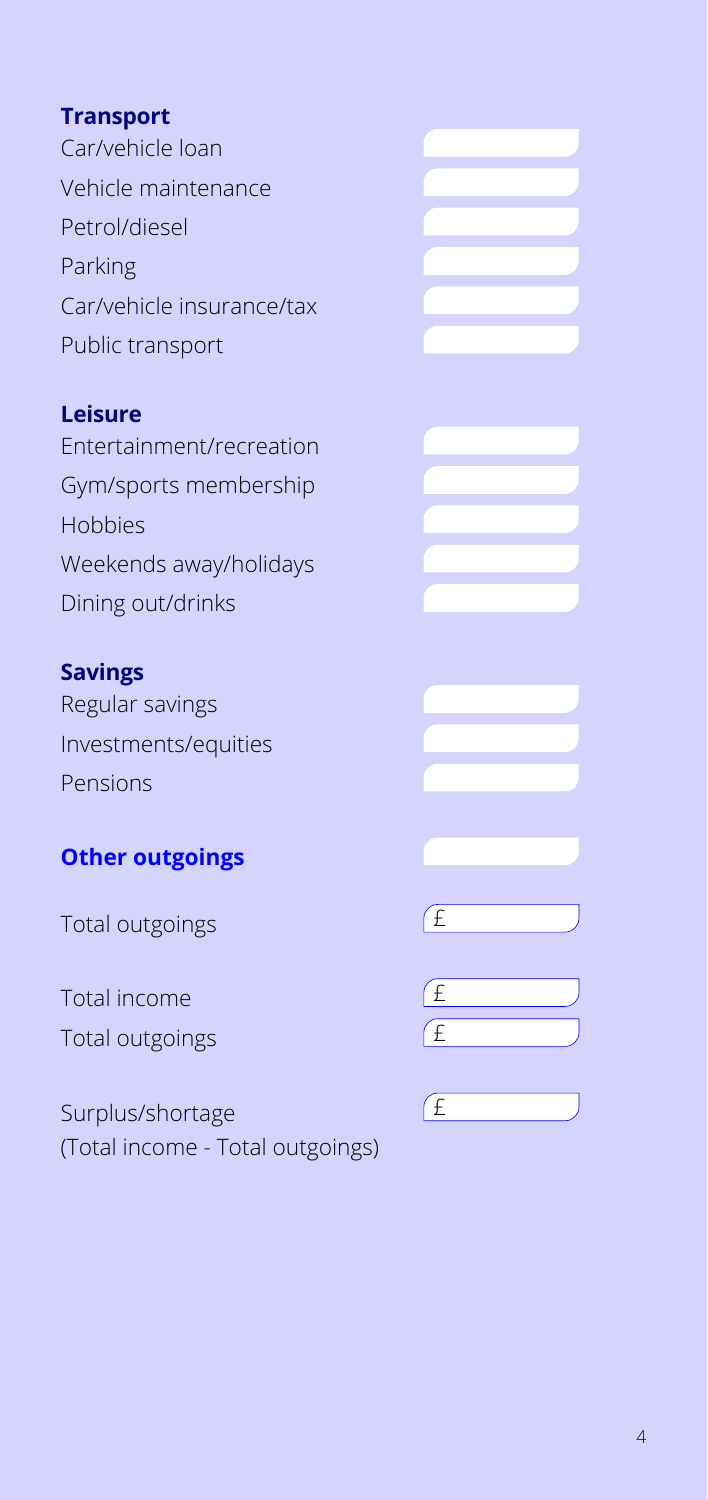Now that you've taken a closer look at your finances, you'll be able to see areas where you can make changes or be reassured that you have been doing the right things all along.

If you feel that you need to spend less or you need to spend differently, here are a few tips to help you do so in a painless way.

- Keep track of what you spend. A diary is a good way to add up all your expenses. You'll quickly spot what is essential and what you can do without.
- Keep an eye on your finances. Use Banking 365\* to make sure that you always know how much is in your accounts.
- $\blacktriangleright$  Shop around. In this climate it is easy to find bargains, don't just settle for the price in-store, go online and to different shops to find the best price for any goods you buy.
- Use Direct Debit it's free to set up. Pay as many bills as you can by direct debit, this will ensure that you don't miss a payment and incur unnecessary costs. It's also good to ensure your direct debit dates are aligned with the date you get paid. You should make sure you have money in your account to cover any direct debits due.
- Make a plan. Be definite about what you want your finances to do for you. Whether it's buying a house or a car, or even just saving for a holiday, making a plan of how to pay for it is the first step to getting there.

<sup>\*</sup> Terms and conditions apply to Banking 365.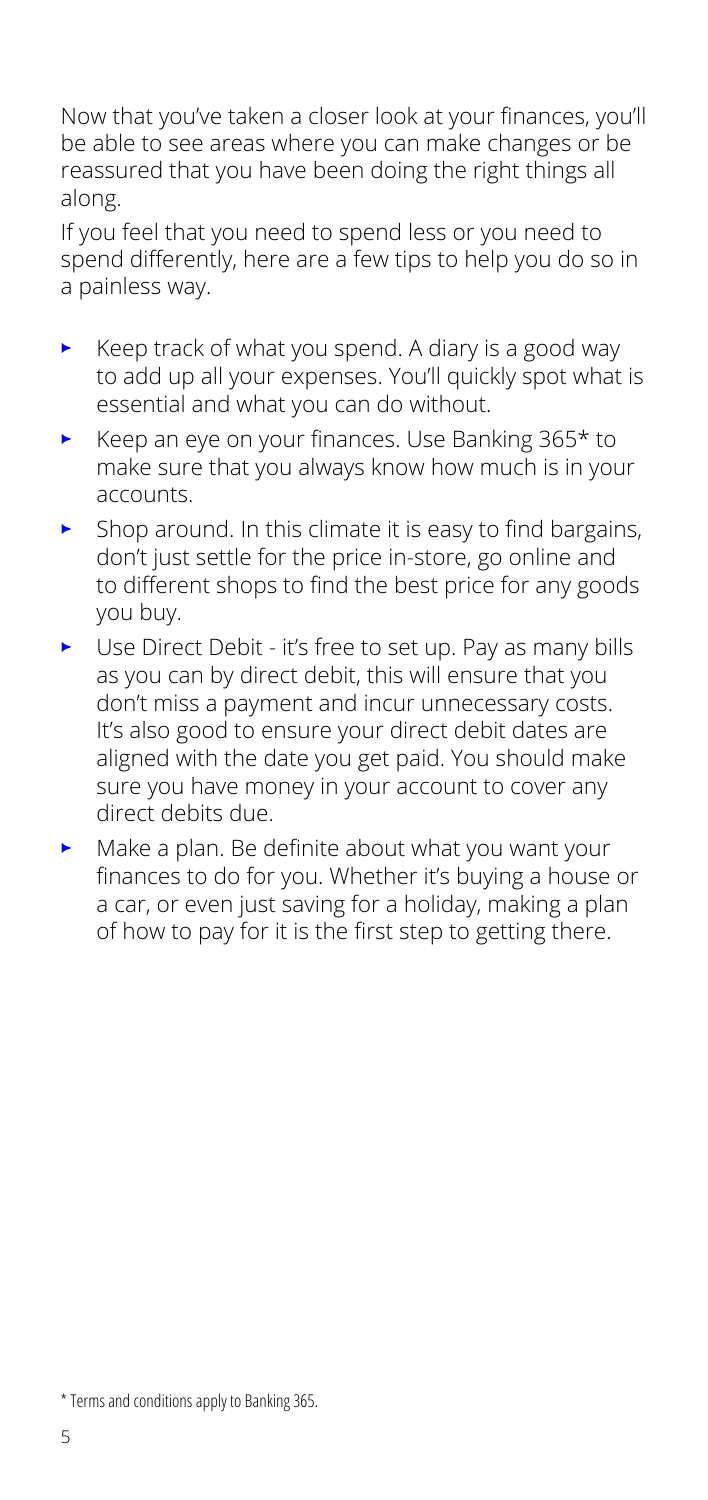# Borrowing **Sensibly**

# Section 2:

## **Borrowing sensibly**

There are some important questions that you need to answer before you borrow money. You should ask yourself if you need to spend at the moment, if you have other ways of financing the purchase and if you can afford to pay back the money you are planning to borrow.

If you do decide to borrow money then it is important to work out how much you can afford as this will affect which borrowing option is best for you. You will need to look at:

- the interest rate,
- the cost per month,
- how much you will repay in total, and
- any penalties for missed or late payments.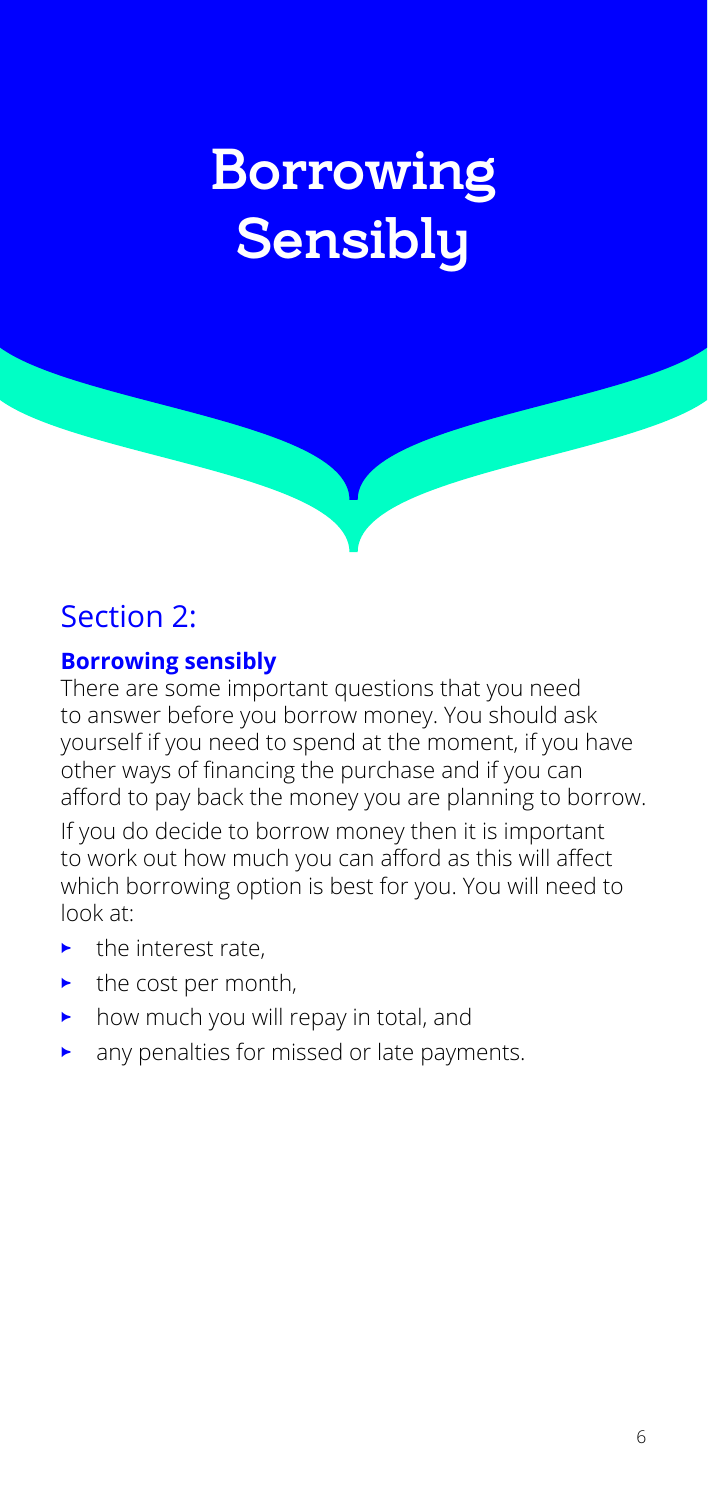### **Managing your credit cards**

Credit cards can offer a convenient and flexible way to buy things when you need to, without having to carry cash. However it is important that you keep on top of your spending so your balance does not creep up on you. Here are just a few tips to help you manage your credit card with ease.

- Check out the interest free credit period between buying goods and interest due date. You may have up to 56 days so make sure to clear your balance before interest is due.
- Manage your card online. keep a close eye on your credit card balance, view your transactions and even pay it off at any time, without having to leave your seat.
- Set up a direct debit for your minimum payment or for a fixed percentage of the outstanding balance, that way you can avoid late payment fees and penalties. Ensure you know your credit limit and stay within this to avoid incurring overlimit fees.
- Credit cards are a convenient and secure way of short-term borrowing, but if you find that you are unable to clear your balance over the long-term, talk to us early and we will work with you to try and find a solution.

## **Managing your overdraft**

An overdraft can be a good idea if you need a little flexibility with your day-to-day expenses from month to month.

- If you have an overdraft facility, ensure you know your agreed limit and stay within this to avoid incurring charges. You should also aim to manage the balance regularly in credit
- If you have any difficulty managing your overdraft, then talk to us early, we will work with you to try and find a way to manage your payments.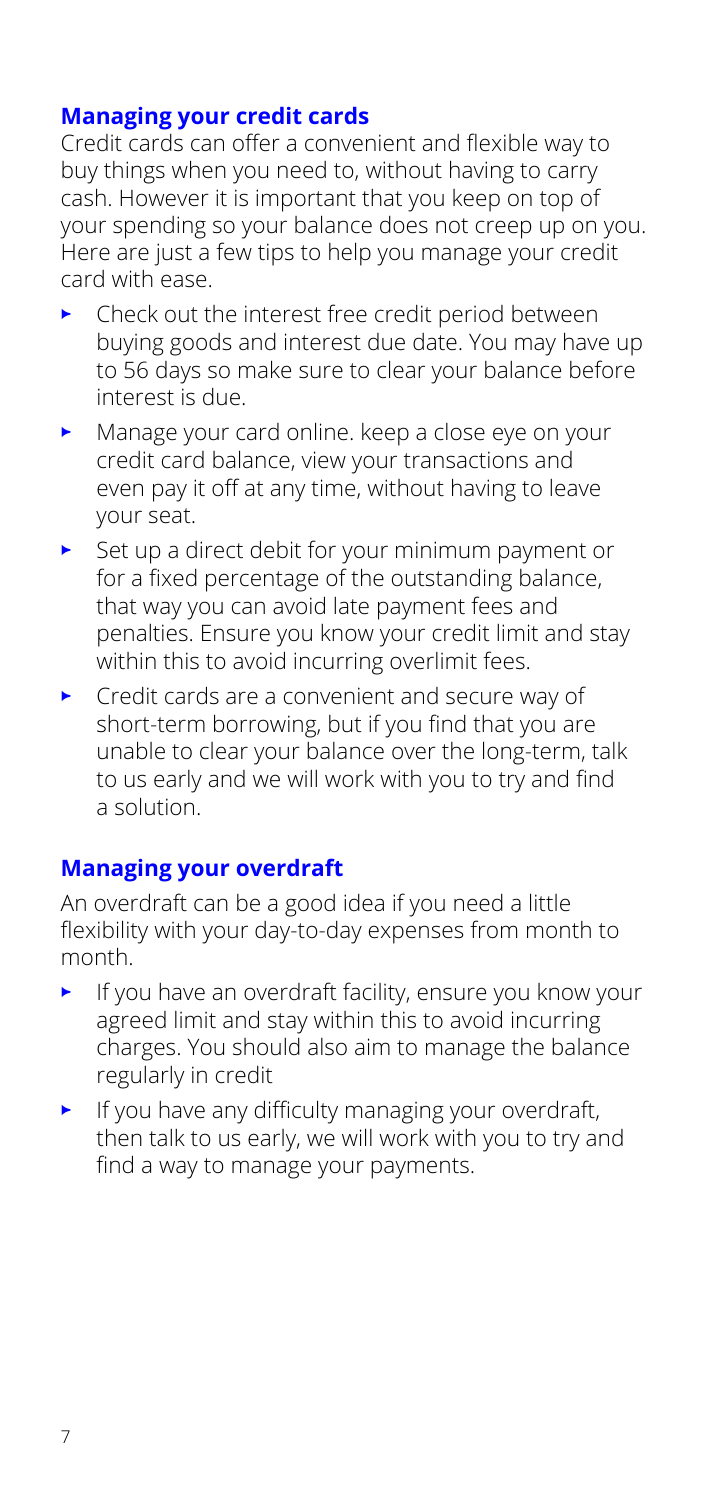## **Managing your loans**

If you want to borrow money and pay back an amount every month, a personal loan is an option.

- You may be able to borrow more than with a credit card
- Your personal loan repayments will be fixed amounts. This means you know your repayment amount is going to be the same every month, so it makes it easier to budget
- You are able to choose how long you'd like to take to repay the loan. Remember that the length of the loan will affect the amount you are charged in interest
- You may be able to consolidate several debts into one personal loan, potentially reducing your monthly costs. Be careful as this may mean that you could pay more charges or a higher interest rate and, if you extend the length of the loan, you could pay more overall
- Personal loans may have higher rates of interest than other forms of borrowing, particularly if you want to borrow a smaller amount, such as £1,000
- Because the interest rate may reduce the more you borrow, you may be tempted to take out a bigger loan than you need and this should be avoided.

Terms and conditions apply to loans and overdrafts. Applicants must be 21 years or over. Interest also applies to overdrafts. Please see our Personal current account charges explained brochure for full details.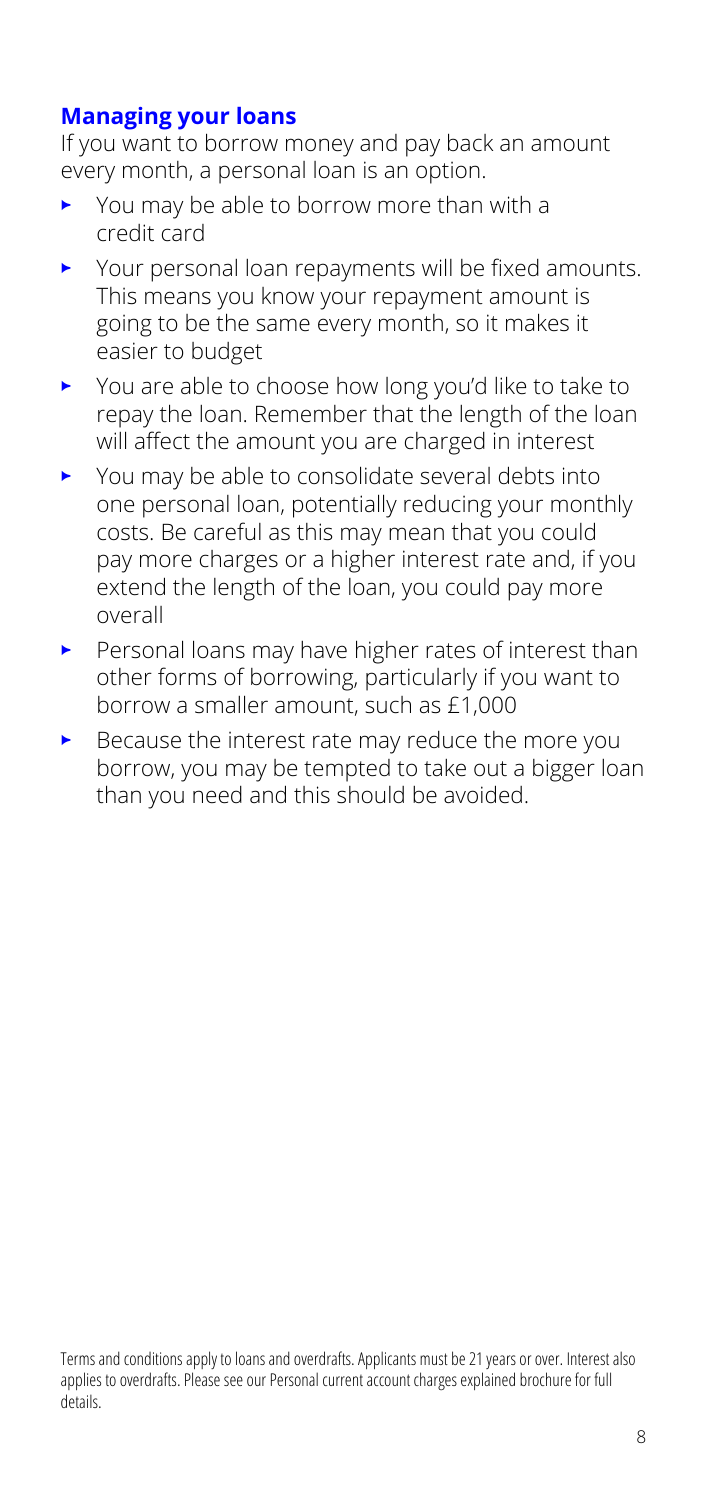# Debts and how to deal with them

# Section 3:

#### **Debts and how to deal with them**

At some point in their lives most people will have issues with their finances. Sometimes its cause can simply be a part of life, like your car unexpectedly breaking down, a bill that is larger than expected or a holiday that turned out to be surprisingly expensive. Other times falling into debt can have a very obvious cause such as the loss of a iob, a separation or illness. Even happy occurrences, such as buying your dream home or the arrival of a new baby, can cause a hiccup in the smooth running of your finances.

Debt can creep up on you, but if you keep an eye on your finances you'll be able to see it coming and hopefully act to prevent it becoming too serious. Below are some warning signs that may indicate you are falling into trouble:

- You don't have any savings
- You only pay the minimum balance off your credit cards each month
- You are occasionally late making payments on bills or you skip them completely
- You don't know how much debt you actually have
- You have been denied credit
- Your salary does not clear your overdraft.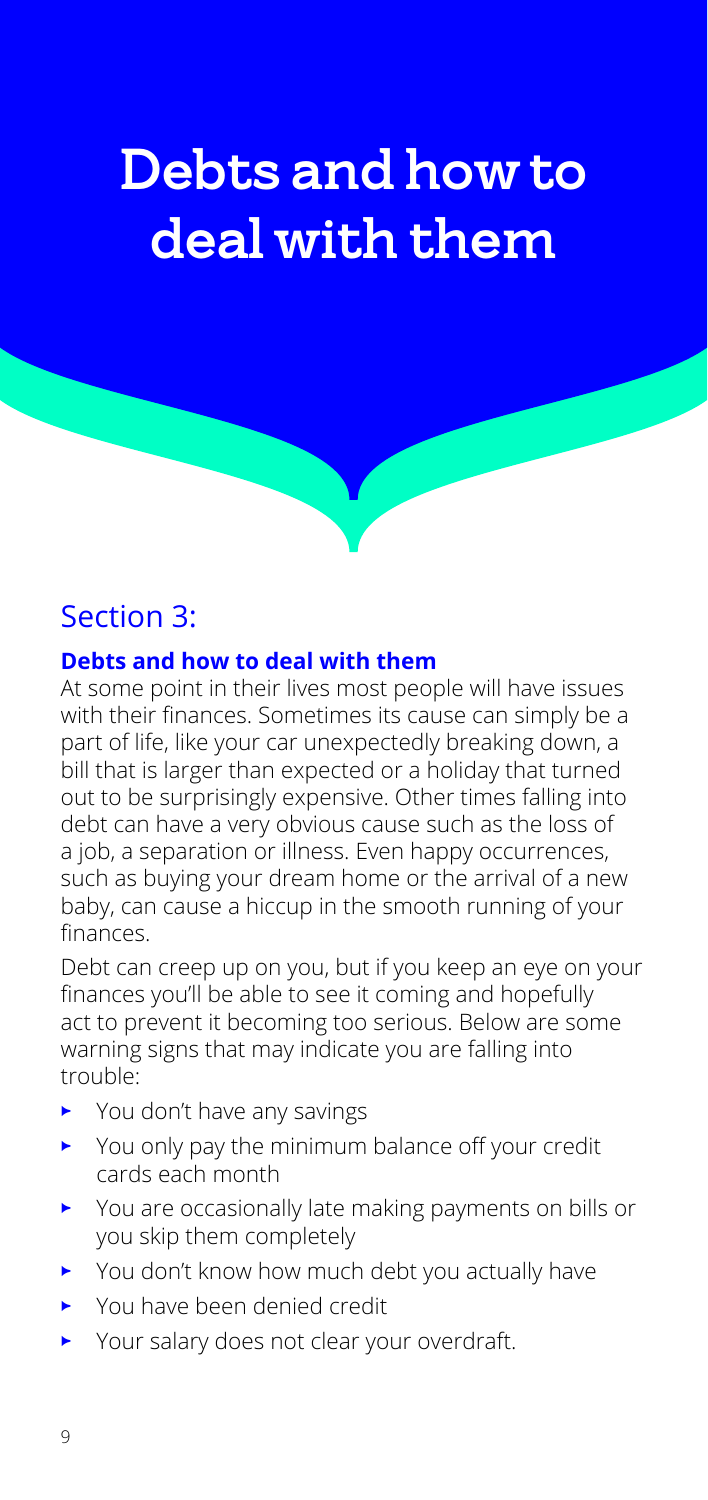## **Getting out of debt**

If you find yourself in debt, here's a few ways to help you regain control of your finances:

- Don't ignore it. Debt won't go away on its own, you can make positive steps to clear it
- You should do a thorough analysis of your day-to-day spending to help you identify where your money is going. Our budget planner should help you do this
- Look at making some cutbacks. Could you consider bringing a packed lunch to work instead of buying a sandwich or eating out? What about staying in every second weekend? You don't have to cut out all your luxuries, but you will be surprised at how quickly the pennies can add up
- $\blacktriangleright$  If you are struggling with your mortgage or any other borrowings talk to us early – the sooner you talk to us, the sooner we can help. We'll work with you to try and find the best solution, whatever that may be. For any mortgage related issues please call 0345 300 8000\*.

If you feel that you are struggling with debt you can also get independent support and free advice from Advice NI, Citizens Advice Bureau, StepChange and Christians Against Poverty NI.

<sup>\*</sup> Calls may be recorded, monitored and used for training and compliance purposes. Calls to 03 numbers cost the same as calls to 01 or 02 numbers and they are included in inclusive minutes and discount schemes in the same way. Call costs may vary dependent upon your service provider. Opening hours Monday to Friday, 8.30am to 5pm.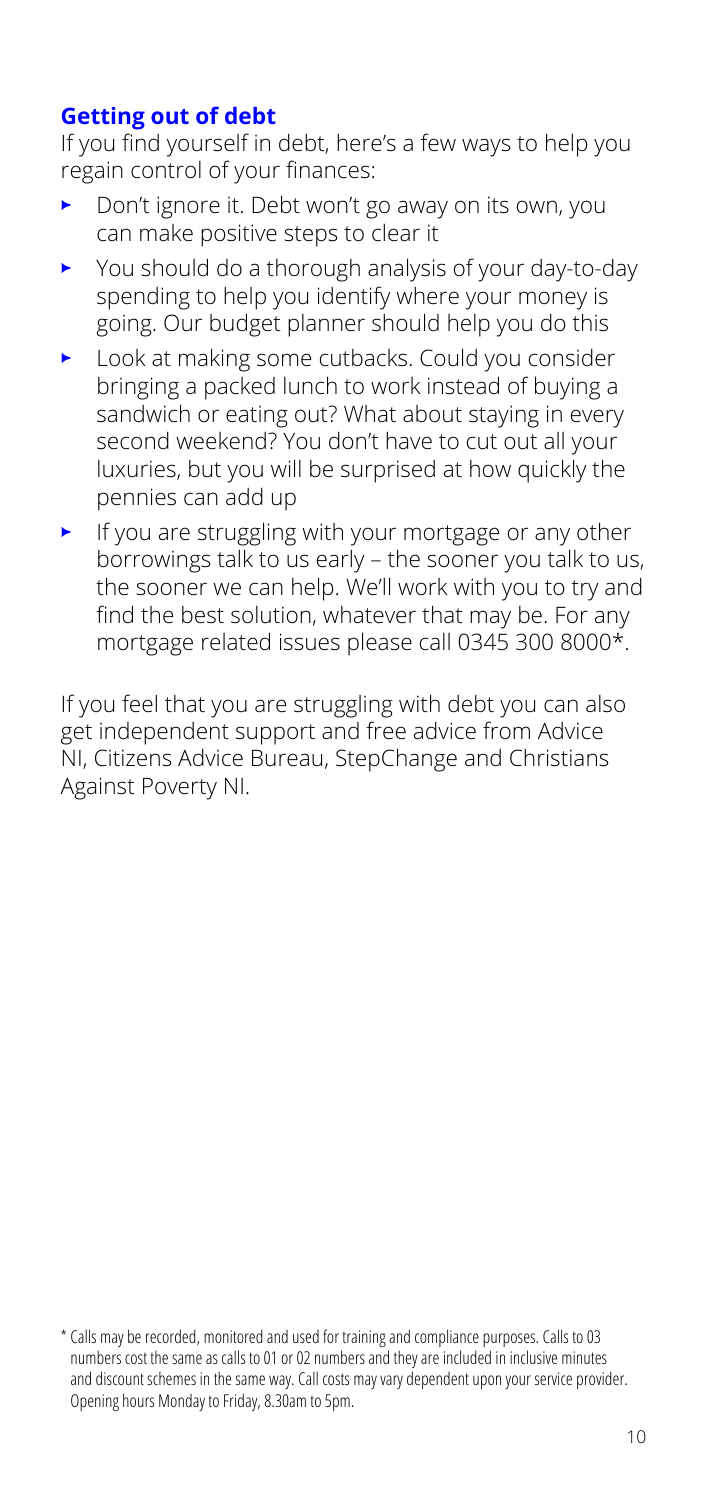# Planning for your future

# Section 4:

### **Planning for your future**

What if? When it comes to the future it is important to prepare for the what ifs? What if I want to buy a house? What if I lose my job? What if my partner, or I, becomes ill? What if I want to retire early? There are plenty of ways to prepare for the future. You may want to put money aside for that rainy day or to buy your dream home. You may also want to prepare for the things that may happen, like the loss of your income, and for things that will happen, like your retirement. Here are a few tips for planning and protecting your future.

## **Saving for a rainy day**

A holiday, a new car, a rainy day. There are plenty of reasons to start saving and no doubt you know them all, but when it comes to actually putting the money aside, most people find other things to spend it on.

Here's a few tips on how to make saving easy and painless:

• Work out how much you can afford to save each month in a sensible way. Are there some months where you can put away a little more? Find a savings plan that's right for you and work out how much you can afford to put by each month

Terms and conditions apply to savings.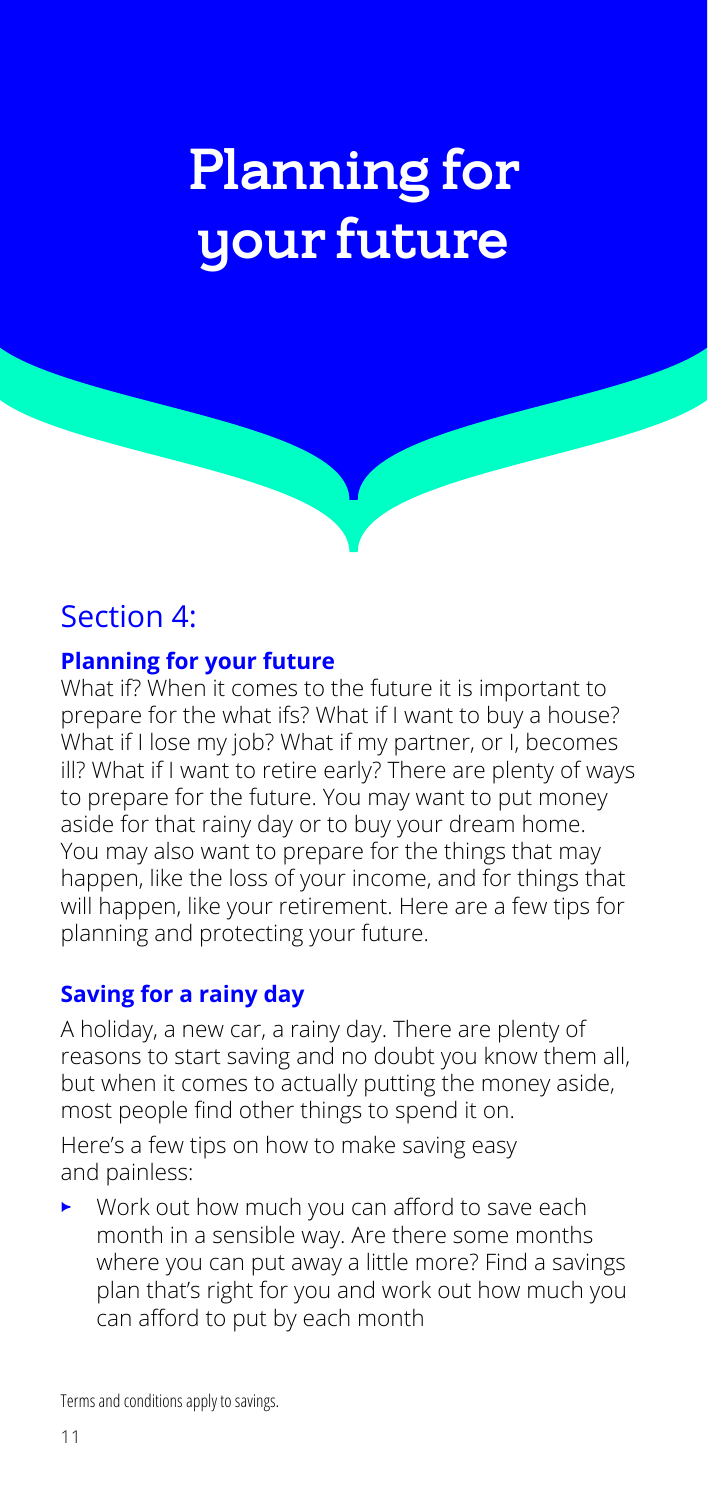- Know your terms. Make sure you understand the terms of your savings account and try to choose one that suits you and has a good balance of interest rate and access. Keep up to date with your finances. Interest rates may change frequently, so it's important to keep an eye on what's happening so you can alter your finances to match.
- Start today. The sooner you start saving, the better. Talk to us for more information.

### **Our door is always open**

For any guidance or suggestions simply get in touch with us in one of the following ways. It's free and available now at a time that suits you.

**Drop in.** Our branches are open Monday to Friday between 9.30am and 4.30pm, except on Wednesday when we open at 10am. Note our opening hours are subject to change; please check our website for current times before visiting. We're here to provide further guidance on managing your money.

**Phone.** Help is just a phone call away. Just pick up the phone and call us with any queries you may have on **0345 6016 157\*\***.

You can also do your banking 24 hours a day, 365 days a years, through Banking 365, for more details call **03457 365 555\*\*\***.

**Web.** Log in to **bankofirelanduk.com** for more information.

- \*\* Calls may be recorded, monitored and used for training and compliance purposes. Calls to 03 numbers cost the same as calls to 01 or 02 numbers and they are included in inclusive minutes and discount schemes in the same way. Call costs may vary dependent upon your service provider. Opening hours Monday to Friday, 9am to 5pm and Saturday 9am to 2pm.
- \*\*\* Calls may be recorded, monitored and used for training and compliance purposes. Calls to 03 numbers cost the same as calls to 01 or 02 numbers and they are included in inclusive minutes and discount schemes in the same way. Call costs may vary dependent upon your service provider. Opening hours Monday to Friday, 9am to 5pm and Saturday 9am to 2pm.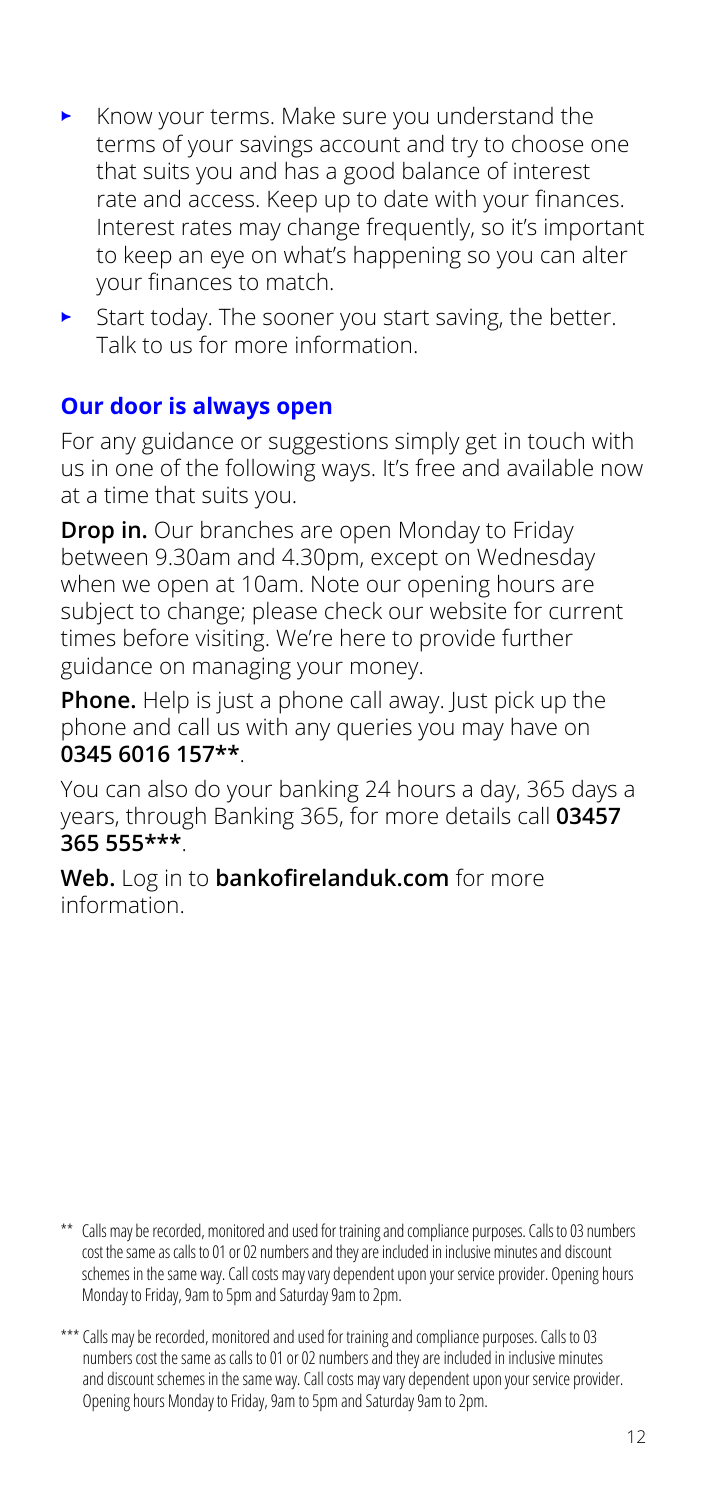# Useful **Organisations**

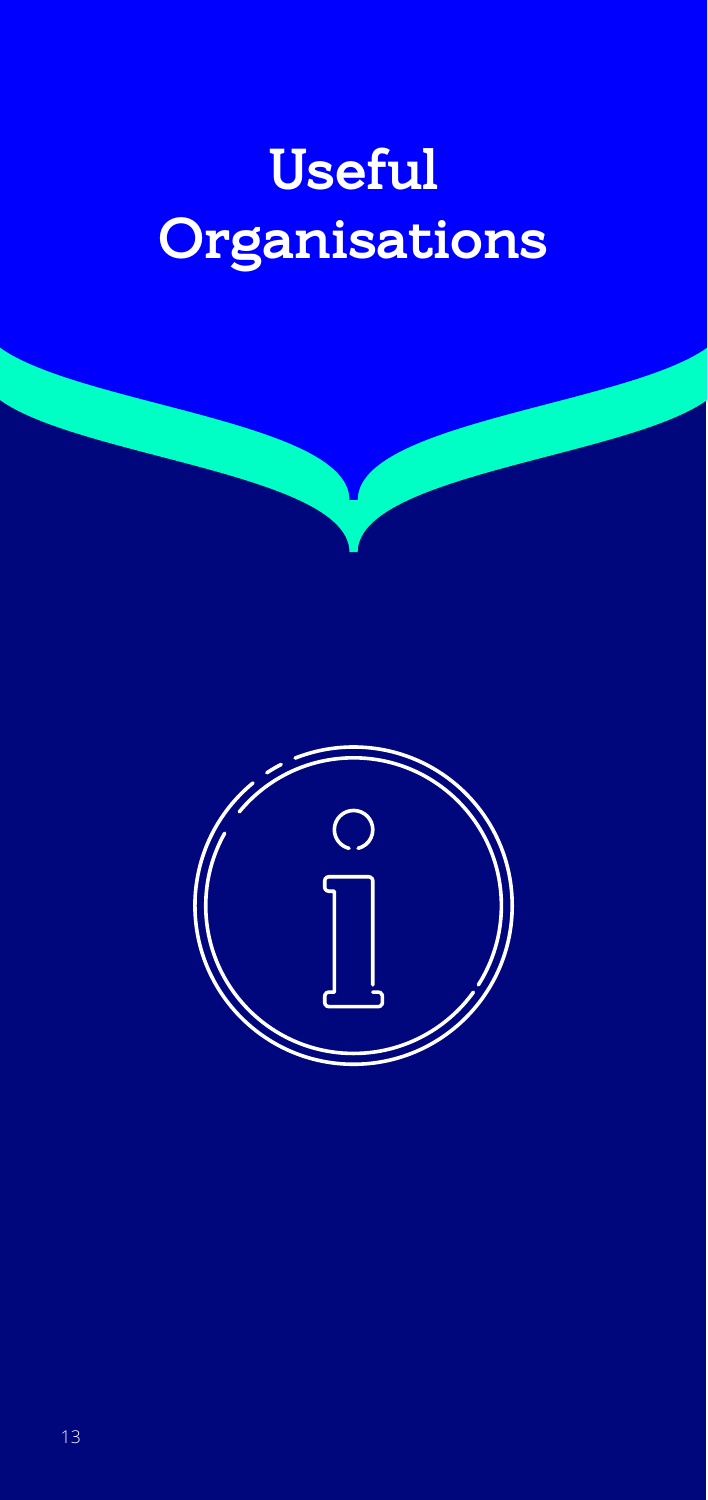## **Advice NI**

**Phone: 028 9064 5919 adviceni.net**

#### **Christians Against Poverty**

**Phone: 01274 760720 capuk.org**

#### **Citizens Advice Bureau**

Free, confidential information and advice to assist people with money, legal, consumer and other problems. To find your nearest office go to:

**citizensadvice.co.uk**

#### **The Consumer Council for NI**

The Consumer Council protects and promotes the interests of passengers travelling to, from or within Northern Ireland.

**Phone: 0289 025 1600 consumercouncil.org.uk**

#### **Directgov**

Government website with more information on benefits, tax credits and support for home owners. **direct.gov.uk**

#### **HM Revenue and Customs**

Information about tax credits and Child Benefit.

**Tax credit Helpline: 0345 300 3900 Child Benefit Helpline: 0300 200 3100 hmrc.gov.uk**

#### **Money and Pensions Service**

Provides free, unbiased and easy to access money tools, information and advice.

**Phone: 0800 138 7777 moneyandpensionsservice.org.uk**

#### **StepChange Debt Charity**

For debt advice throughout the UK. **Phone: 0800 138 1111 stepchange.org**